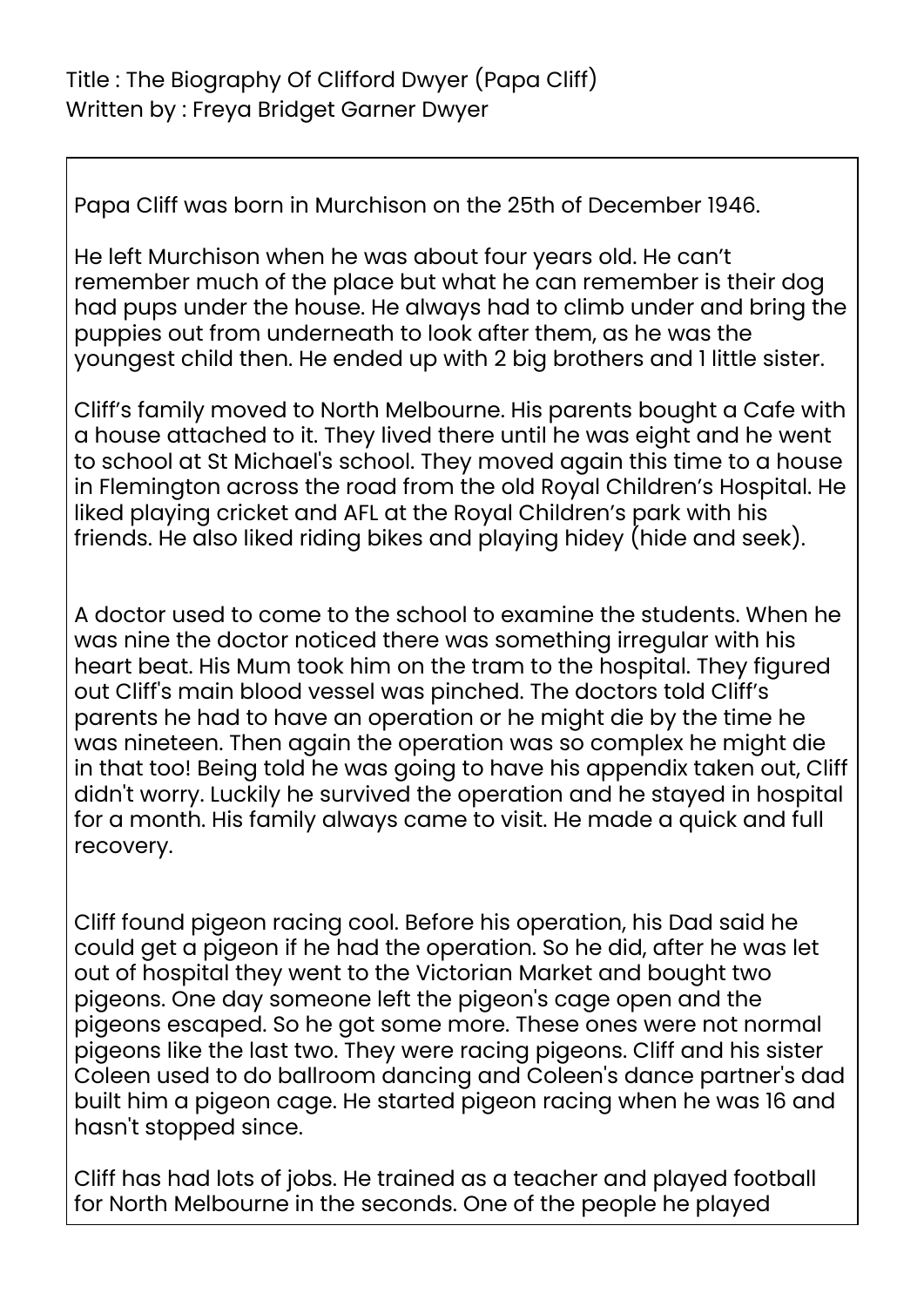football with came from Cohuna. He asked once if Cliff wanted to come up for the weekend because his girlfriend was coming home from Bendigo for the weekend and she's got a best friend, I'll introduce you (that was Nana Ros.) He went to a wedding with Ros and he left the teacher's and got a job in the railways in Kerang. Then Cliff got a transfer to the railways in Melbourne where Ros was working. After that Cliff started working at the Australian Stevedoring in the office. Then he worked for Tongala milk products. He still worked there when Nana and him got married.

Then Ros and he went to Cohuna one weekend and they found an empty shop. He asked his brother Laurie (who had 2 sport shops in Melbourne) if he could supply him with toys, sports equipment, bikes and shotguns for farmers. So he opened the shop in Cohuna. There were just the two of them then.

Cliff always wanted to be a dairy farmer because Ros's mum and dad had a dairy farm and he used to go out there and see the calves. He sold the shop and bought a farm. Then Ros had Leo (my dad) and Reuben and then a few years later Amber.

Cliff's brother Laurie was interested in buying ostriches so Cliff sold most of the farm and bought the ostriches. They didn't make any money. So Cliff got another job where he called on 550 dairy farmers every 5 weeks and sold them dairy farming products. Then he worked for Murray Goulburn and sold hay and other things.

When a big drought came, he decided to become a nurse! He studied in Bendigo for two years and got his qualification as a nurse. He is still a nurse now after 15 years.

Cliff has a dog named Kimberley. She is 15 years old. She is very important to him. He loves her a lot.

Cliff loves footy. His brother and dad played for North Melbourne, and Cliff and another brother played in the seconds (the reserves team). His two nephews played for North Melbourne too. Cliff enjoyed football because he was good at it. He loved playing it with his friends because back then not many people had TVs, computers or phones.

One of Cliff's happiest memories is when all of the Dwyer family went to Albury for Ros's 70th birthday in March 2020. The whole family spent time together. His children and his grandchildren all came. Some of Cliff's other happiest memories are his wedding day, his children being born and his grandchildren being born.